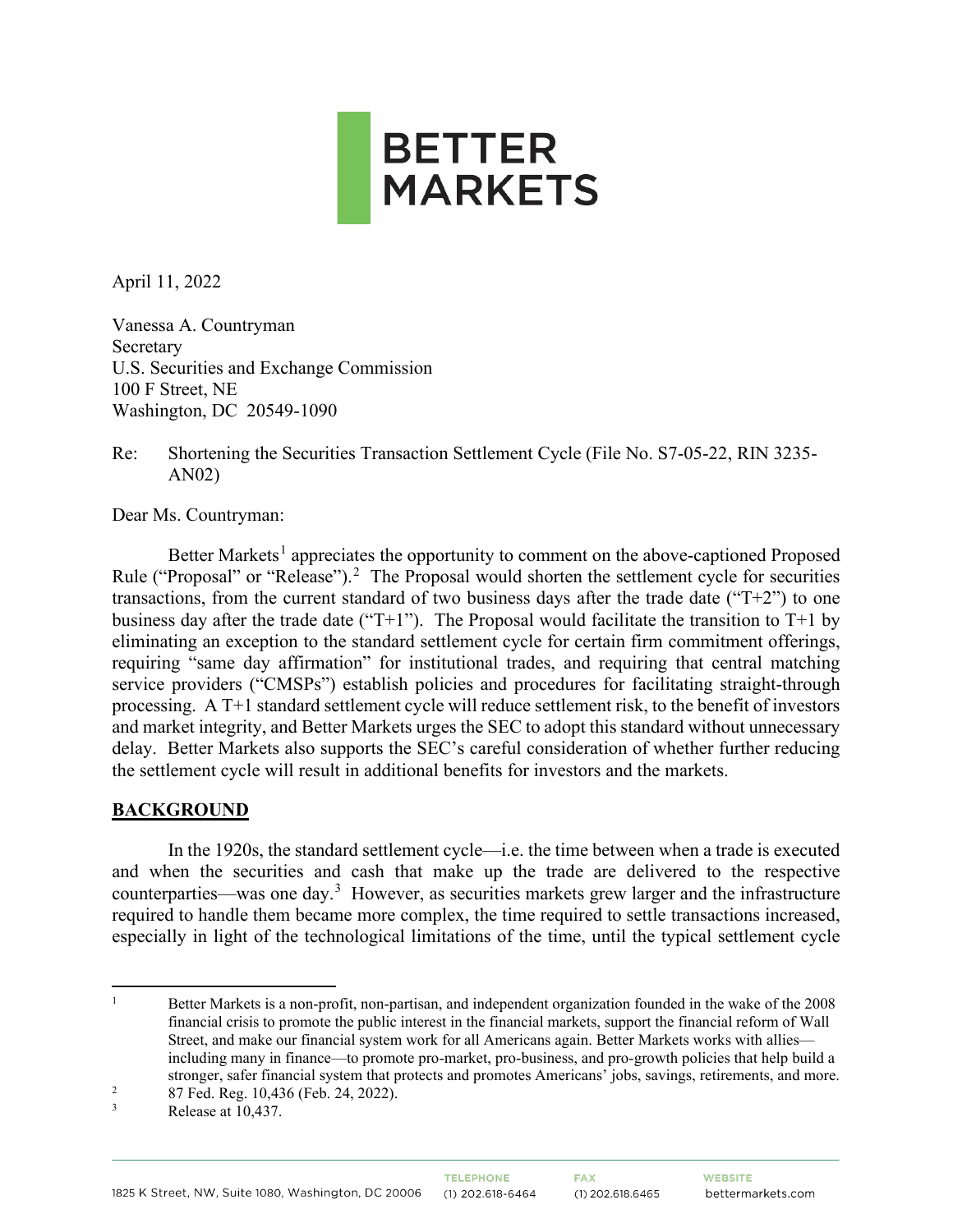was T+5 (i.e. settlement occurred 5 business days after the trade date).<sup>[4](#page-1-0)</sup> However, it has long been recognized that when it comes to settlement of securities transactions "time equals risk." The delay between the execution of a securities transaction and its settlement introduces additional risk into the transaction for the counterparties and the broader markets. These risks include the possibility that one of the counterparties will default on its obligations or that the market value of the securities will move before settlement takes place.<sup>[5](#page-1-1)</sup> Market participants manage these risks in a variety of ways. For example, the National Securities Clearing Corporation ("NSCC") helps brokers manage credit risk by guaranteeing the performance of each counterparty.<sup>[6](#page-1-2)</sup>

However, these risk management tools themselves come with significant costs. In order to manage the risk of its clearing services, NSCC requires brokers to make margin deposits based on their risk of default.<sup>[7](#page-1-3)</sup> At best, this means that brokers have to devote capital, which could be more productively used elsewhere, to meet margin deposit requirements.<sup>[8](#page-1-4)</sup> At worst, such margin calls could put a serious financial strain on brokers individually,  $9$  and during periods of market volatility the combined impact of such margin calls could be increased systemic risk.<sup>[10](#page-1-6)</sup>

In recognition of the risks and costs associated with an unnecessarily lengthy settlement cycle, reducing it has long occupied the attention of the SEC and market participants and observers. The SEC established a settlement cycle of  $T+3$  in 1993 and further reduced it to  $T+2$  in 2017.<sup>[11](#page-1-7)</sup> This reduction in the settlement cycle has reduced risks and costs associated with settlement delays, but because there is still a delay associated with settlement, there are still significant risks and costs to markets and investors, perhaps most starkly illustrated by the trading frenzy surrounding GameStop and other so-called "meme stocks" in January 2021. As the price of GameStop and other meme stocks surged rapidly and unexpectedly over the course of January 2021, NSCC demanded that certain brokers with exposure to the stocks experiencing volatility deposit additional margin. This included Robinhood, the highly popular trading platform for retail investors, on which many shares of GameStop were being traded during the frenzy. Robinhood, unable to meet a \$3 billion margin call by NSCC, suddenly halted buying in GameStop and other meme stocks on January  $28$ ,  $2021$ .<sup>[12](#page-1-8)</sup> This buying halt meant demand for affected stocks plummeted, resulting in a severe adverse impact on many investors—GameStop closed at \$193.60 on January 28, 2021, down from its close at \$347.51 the previous day and down even further from its intraday high that day of \$483.41 According to lawsuits filed in response to Robinhood's actions, the price drop was a direct result of the buying halt because it triggered a sell-off that caused the share price of GameStop and other meme stocks to plummet. This left many investors

**TELEPHONE** 

**FAX** 

<span id="page-1-0"></span><sup>4</sup> Securities Transaction Settlement, 58 Fed. Reg. 52,891, 52,892 (Oct. 13, 1993).

<span id="page-1-1"></span><sup>5</sup> Release at 10,447.

<span id="page-1-2"></span><sup>6</sup> Release at 10,440.

<span id="page-1-3"></span><sup>7</sup> Release at 10,482.

<span id="page-1-4"></span><sup>8</sup> *See* Release at 10,482.

<span id="page-1-5"></span><sup>9</sup>  $\frac{9}{10}$  Release at 10,448.

<span id="page-1-6"></span>Release at 10,448 ("In particular, in periods of market stress, liquidity demands imposed by the CCP on its participants, such as in the form of intraday margin calls, can have procyclical effects that reduce overall market liquidity.")<br>
Release at 10,437.<br>
<sup>12</sup> Alexander Osinovic

<span id="page-1-8"></span><span id="page-1-7"></span>

<sup>12</sup> Alexander Osipovich, *Clearinghouse Urges Faster Trade Settlement Amid GameStop Scrutiny*, WALL ST. J. (Feb. 24, 2021)[, https://www.wsj.com/articles/clearinghouse-urges-faster-trade-settlement-amid](https://www.wsj.com/articles/clearinghouse-urges-faster-trade-settlement-amid-gamestop-scrutiny-11614175201)[gamestop-scrutiny-11614175201.](https://www.wsj.com/articles/clearinghouse-urges-faster-trade-settlement-amid-gamestop-scrutiny-11614175201)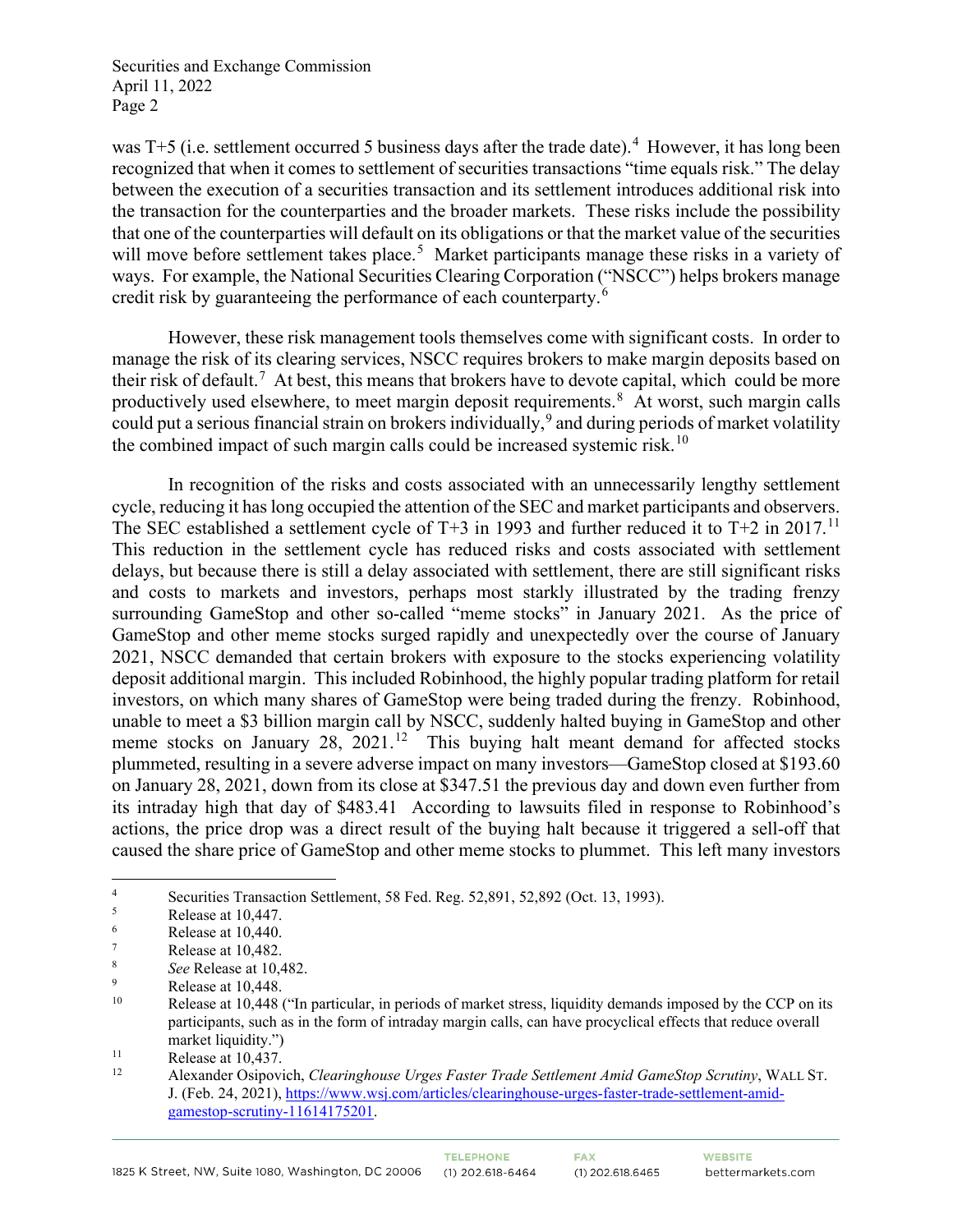who had bought stock as the price was going up selling into a suddenly declining market, resulting in significant losses for retail investors who had "to choose between selling the [stocks subject to Robinhood's buying halt] at a lower price or holding their rapidly declining positions in the [stocks subject to Robinhood's buying halt]."<sup>[13](#page-2-0)</sup> Indeed, by February 4, 2021, GameStop's stock had slid to \$53.50, imposing "heavy losses" on retail investors. $14$ 

The Robinhood meme stock buying halt triggered renewed attention on the settlement cycle. The Depository Trust & Clearing Corporation ("DTCC"), NSCC's parent company, released a report in February 2021 explaining that moving to T+1 would result in significant benefits but "would not require large operational or technical changes by market participants" and that a transition to T+1 could occur by the end of  $2023$ .<sup>[15](#page-2-2)</sup> The industry then formed a steering committee and working group to study the transition to T+1, and in December 2021, Deloitte, DTCC, SIFMA (representing broker-dealers, investment banks, and asset managers), and ICI (representing registered funds) released a report outlining recommendations for transitioning to T+1 as early as the first quarter of 2024.<sup>[16](#page-2-3)</sup>

## **OVERVIEW OF PROPOSAL**

The SEC proposes to implement  $T+1$  by March 31, 2024. To implement  $T+1$ , the SEC would:

• Require that broker-dealers ensure that contracts for the purchase or sale of securities provide for settlement no later than the first business day following execution;

<span id="page-2-0"></span><sup>13</sup> Consolidated Class Action Complaint at 5, *In re January 2021 Short Squeeze Trading Litigation*, No. 21- 2989-mdl-altonga (S.D. Fla. Jul. 27, 2021). Many suspected something nefarious in the Robinhood trading halt. Specifically, Robinhood sells a significant portion of its order flow to Citadel, a market-maker. In other words, Citadel is one of Robinhood's biggest customers. Citadel also separately operates a hedge fund. In the middle of the market volatility, Citadel's hedge fund made a significant investment in Point72, another hedge fund that was heavily short GameStop stock and that, accordingly, had suffered enormous losses as the price of GameStop rose. Thus, many speculated that Robinhood's buying halt was intended to benefit its customer, Citadel, although no evidence has emerged of this or any other manipulation or other wrongdoing related to the trading halt. *See* Jeff Kearns & Hema Parmar, *Robinhood, Citadel Reject Conspiracy Claims That They Halted 'Meme' Trades*, L.A. TIMES (Feb. 17, 2021), https://www.latimes.com/business/technology/story/2021-02-17/robinhood-citadel-reject-conspiracyclaims-they-halted-meme-trades.

<span id="page-2-1"></span><sup>14</sup> *See* Drew Harwell, *As GameStop Stock Crumbles, Newbie Traders Reckon With Heavy Losses*, WASH. POST (Feb. 2, 2021, 5:34 PM), https://www.washingtonpost.com/technology/2021/02/02/gamestop-stockplunge-losers/.

<span id="page-2-2"></span><sup>&</sup>lt;sup>15</sup> DTCC, ADVANCING TOGETHER: LEADING THE INDUSTRY TO ACCELERATED SETTLEMENT 5 (Feb. 1, 2021), https://www.dtcc.com/-/media/Files/PDFs/ White%20Paper/DTCC-Accelerated-Settle-WP2021.pdf; *see* 

<span id="page-2-3"></span>*also* Release at 10,445.<br><sup>16</sup> DELOITTE, DTCC, ICI, & SIFMA, ACCELERATING THE U.S. SECURITIES SETTLEMENT CYCLE TO T+1 (Dec. 1, 2021))[, https://www.dtcc.com/ust1/-/media/Files/PDFs/T2/Accelerating-the-US-Securities-Settlement-](https://www.dtcc.com/ust1/-/media/Files/PDFs/T2/Accelerating-the-US-Securities-Settlement-Cycle-to-T1-December-1-2021.pdf)[Cycle-to-T1-December-1-2021.pdf.](https://www.dtcc.com/ust1/-/media/Files/PDFs/T2/Accelerating-the-US-Securities-Settlement-Cycle-to-T1-December-1-2021.pdf)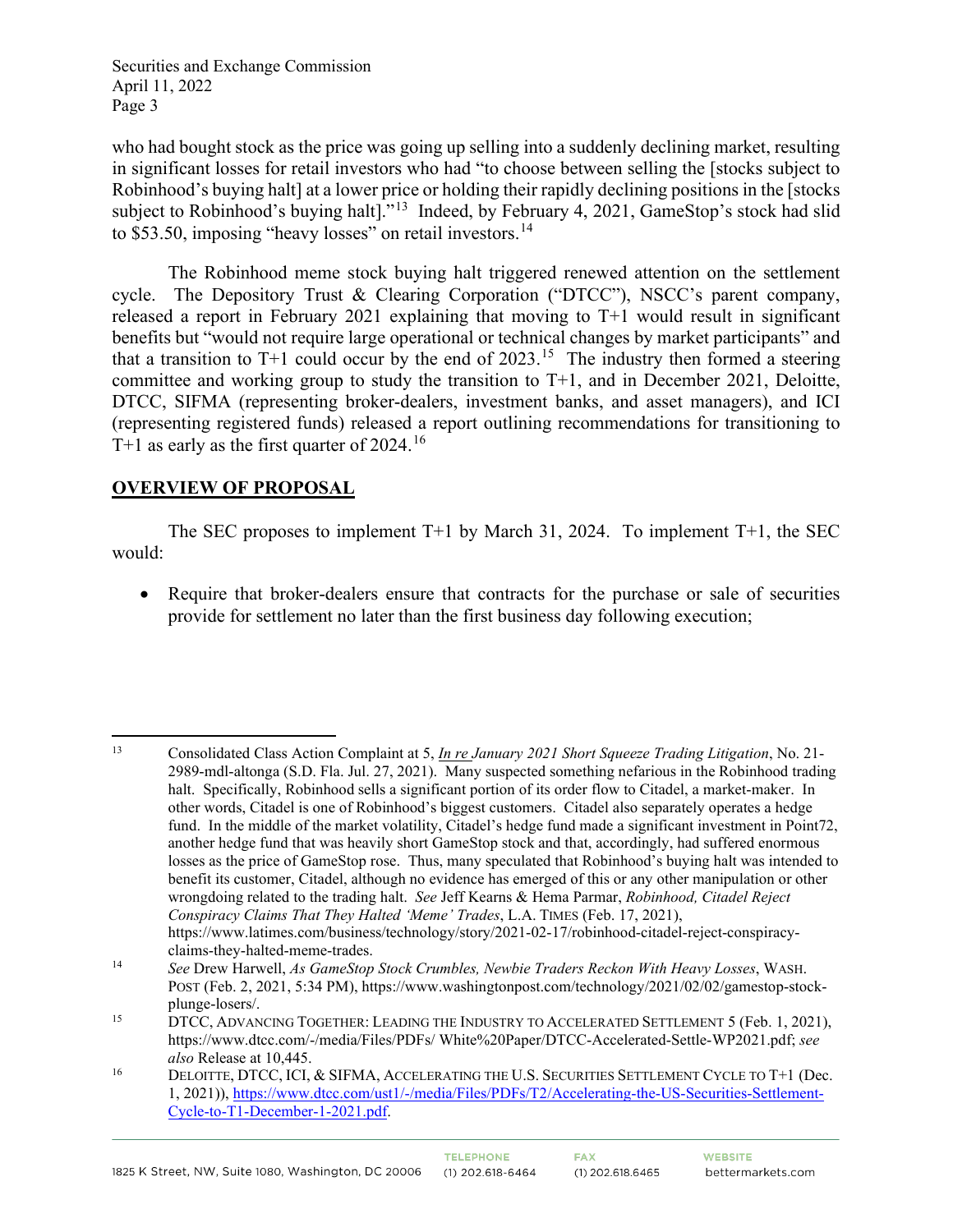- Ensure that, to the extent that a broker-dealer engages in an allocation, confirmation, or affirmation process for a customer, that this process is completed as soon as technologically practicable, and in any event no later than the end of the trade date;
- Require that registered investment advisers keep records relating to confirmations, allocations, and affirmations;
- Require that CMSPs implement policies and procedures to facilitate straight-through processing and provide the SEC with an annual report describing those efforts.<sup>[17](#page-3-0)</sup>

In addition, although the SEC is not proposing any further reduction in the settlement cycle, it is also requesting comment on a possible future transition to T+0.

# **COMMENTS**

## **I. THE PROPOSAL WILL REDUCE RISK TO INVESTORS AND MARKETS AND RESULT IN OPERATIONAL EFFICIENCIES**

As explained above, it is well-established that the current  $T+2$  settlement cycle introduces costs and risks to market participants and the broader markets. The delay between the execution of a transaction and its settlement raises the risk that a counterparty will not have sufficient cash or securities to settle the transaction, or will otherwise default on its obligations. This risk can be exacerbated because the market value of the securities is likely to change during the delay between execution and settlement. These risks can be mitigated through clearing arrangements, but clearing agencies such as NSCC require that members make margin deposits as part of their own risk management. These margin requirements are costly for brokers, and, as the GameStop frenzy illustrated, can be devastating for investors when their brokers are unable to meet their financial commitments. They can also contribute to financial instability.

There is broad agreement that shortening the settlement cycle from  $T+2$  to  $T+1$  will reduce these risks and costs.<sup>18</sup> There is also broad agreement that the benefits of  $T+1$  will significantly outweigh the costs—as DTCC explained, many of the tools required for the transition to T+1 are already in place.<sup>19</sup> In other words, the costs, benefits, and potential unintended consequences of T+1 have been exhaustively explored—the benefits to investors, markets, and the broader public are clear, while the industry that would bear the bulk of the transition costs has itself explained that the transition is feasible and worthwhile.

Nevertheless, despite the obvious benefits, and relatively minimal costs, of transitioning to T+1, which have been widely acknowledged for some time, that transition has not yet occurred. As the SEC points out in the Release, this is likely because "when every market participant must

<span id="page-3-1"></span><span id="page-3-0"></span><sup>&</sup>lt;sup>17</sup> Release at 10,445-65.<br><sup>18</sup> See Release at 10,445

See Release at 10,445 (noting a DTCC estimate that moving to T+1 would result in a 41% reduction in

<span id="page-3-2"></span>margin requirements.)<br>DTCC, ADVANCING TOGETHER: LEADING THE INDUSTRY TO ACCELERATED SETTLEMENT 5 (Feb. 1, 2021), https://www.dtcc.com/-/media/Files/PDFs/ White%20Paper/DTCC-Accelerated-Settle-WP2021.pdf.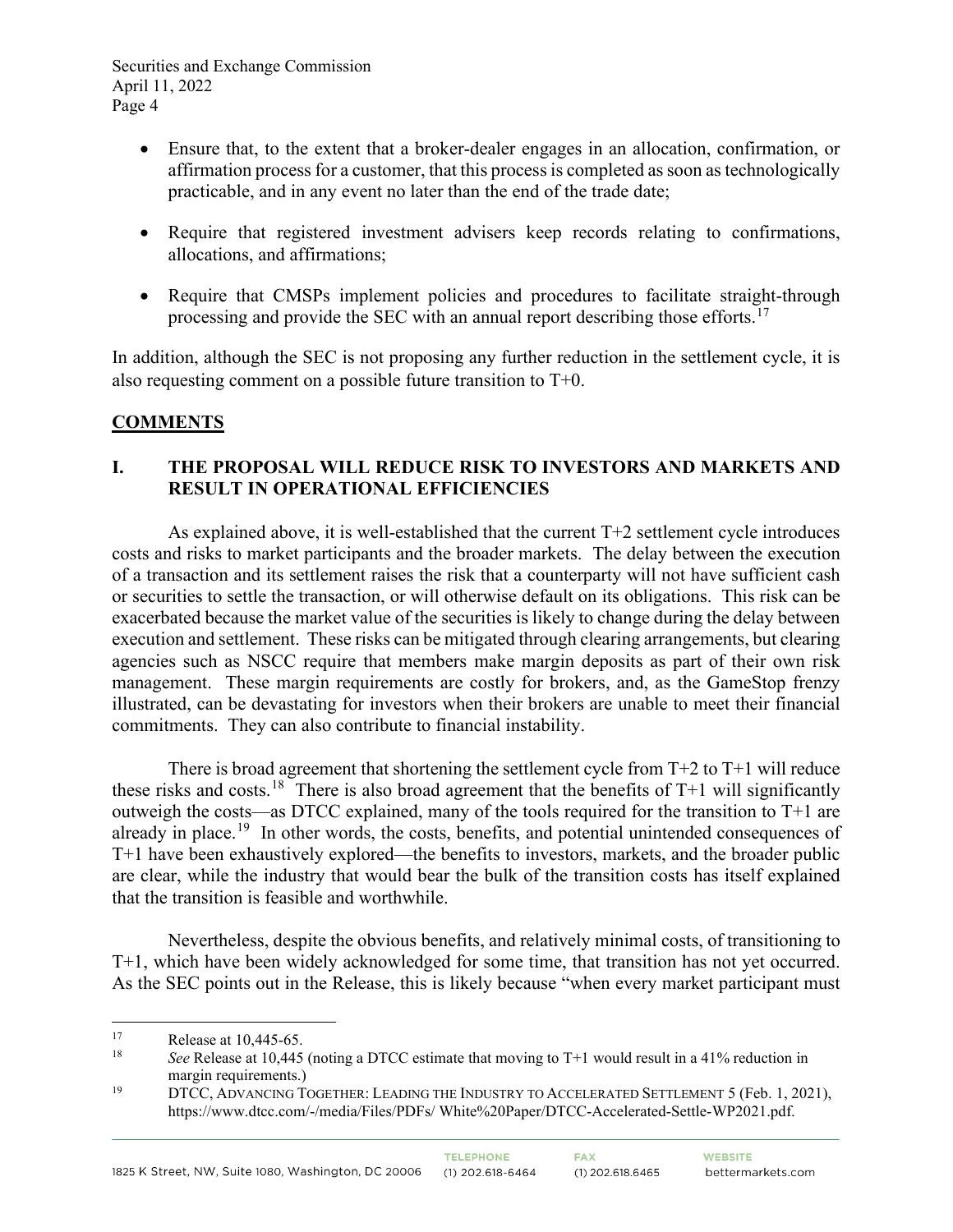bear the costs of an upgrade for the entire market to enjoy a benefit, the result is a coordination problem, where each market participant may be reluctant to make the necessary investments until it can be reasonably certain that others will also do so."[20](#page-4-0) In other words, everyone may recognize that the current practice is inefficient and that changing the practice would be beneficial, but if no individual participant can realize the benefits without others making the transition, the transition is unlikely to be made.<sup>21</sup> As the Release explains, in such a situation a "regulatory intervention" is necessary to ensure that the public enjoys the benefits of the upgrade.<sup>[22](#page-4-2)</sup> Thus, the SEC must mandate a T+1 settlement cycle, it cannot depend on the industry and other market participants to implement T+1 on its own initiative.

This also underscores the importance of mandating the other provisions the SEC is proposing to facilitate the transition to  $T+1$ , in particular the same-day affirmation requirement and the requirement that CMSPs facilitate straight-through processing. These provisions will be critical to ensuring a smooth transition to  $T+1$ . As the Release notes, only 68% of trades receive affirmations on the date of the trade, although same-day affirmation is considered industry best practice.<sup>23</sup> This increases the possibility that errors or exceptions will occur, which delays settlement.<sup>24</sup> This is bad enough for investors and the markets as it is, and continued failure to ensure same-day affirmation could hamper a smooth transition to T+1. Thus, the SEC's proposal to mandate same-day affirmation is essential, as it will spur the industry to finally make appropriate investments into improving this aspect of securities settlement.

Similarly, as the SEC recognizes, utilizing more "straight-through" processing, i.e. replacing manual processes with automated processing, would reduce risk and costs, and is necessary to facilitate the transition to  $T+1$ <sup>[25](#page-4-5)</sup> However, straight-through processing is still underutilized, with the industry still over-reliant on manual processes that can result in inefficiencies.<sup>[26](#page-4-6)</sup> In other words, these are essential reforms to improve the functioning of the securities markets more generally, and specifically to facilitate a smooth transition to T+1. Thus, the SEC proposes to require that CSMPs enact policies and procedures to facilitate straight-through processing, and to provide annual reports to the SEC on those efforts. Again, this is a necessary provision that will ensure the industry makes the appropriate investments to improve securities settlement processing and facilitate a smooth transition to T+1.

#### **II. THE PROPOSED COMPLIANCE DATE IS FEASIBLE AND SHOULD ONLY BE EXTENDED IF NECESSARY TO PROTECT INVESTORS AND THE MARKETS**

The SEC is proposing to impose a compliance date for  $T+1$  of March 31, 2024.<sup>[27](#page-4-7)</sup> This is actually a longer timeframe than that initially contemplated by DTCC, which predicted that the

<span id="page-4-0"></span><sup>&</sup>lt;sup>20</sup> Release at 10,476.<br><sup>21</sup> Release at 10,476.<br><sup>22</sup> Release at 10,443

<span id="page-4-1"></span>

<span id="page-4-2"></span> $\frac{22}{23}$  Release at 10,443.

<span id="page-4-3"></span><sup>&</sup>lt;sup>23</sup> Release at 10,453.<br>Release at 10.453

<span id="page-4-4"></span> $\frac{24}{25}$  Release at 10,453. <sup>25</sup> Release at 10,457-58.<br> $R_{\text{26}}$  Release at 10.457

<span id="page-4-6"></span><span id="page-4-5"></span> $\frac{26}{27}$  Release at 10,457.

<span id="page-4-7"></span>Release at 10,464.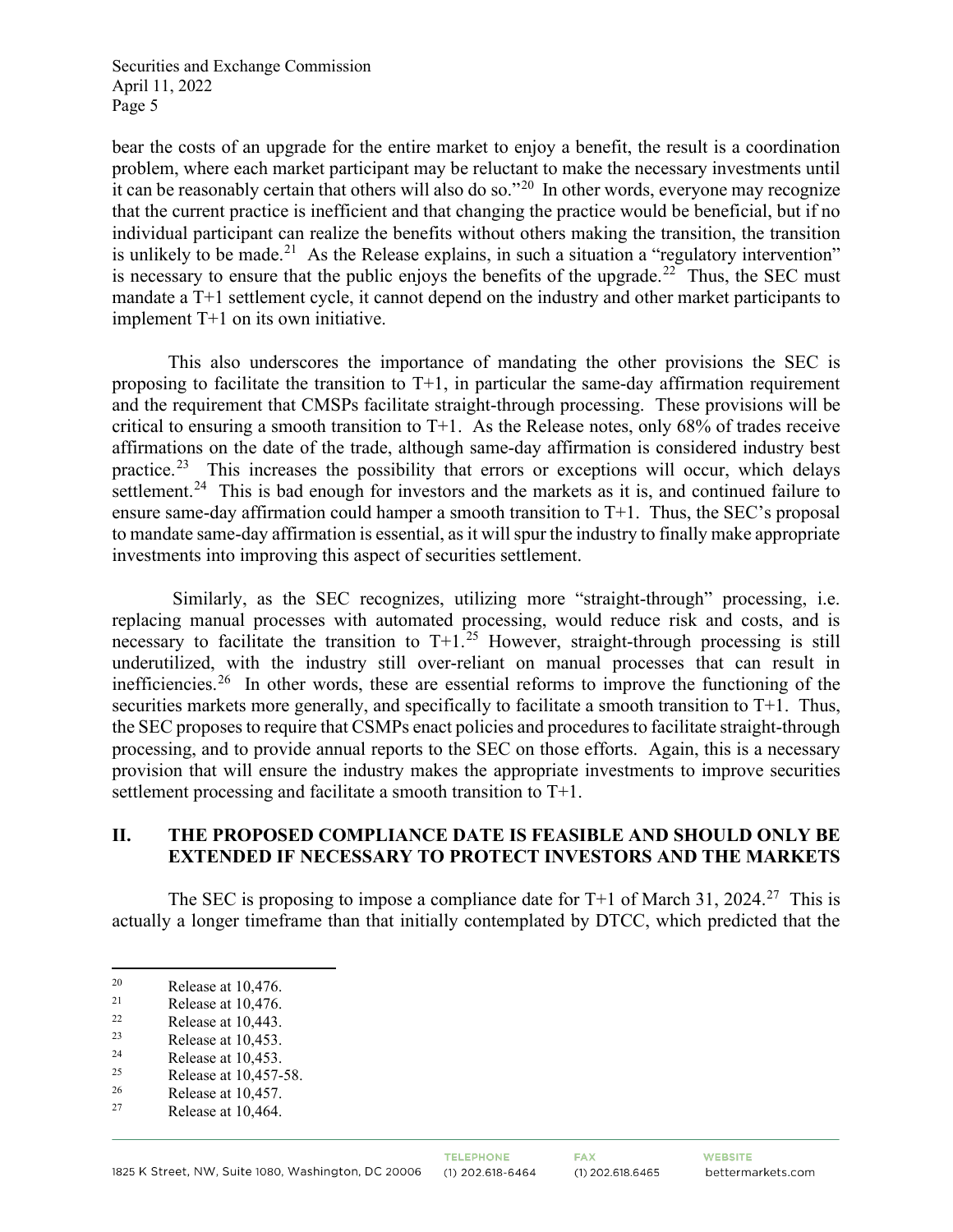transition to T+1 could occur by 2023.<sup>28</sup> However, it is consistent with the industry working group report's timeframe, which recommended "migration from T+2 to T+1 for U.S. securities markets in Q1/Q2 2024."[29](#page-5-1) In other words, the SEC's proposed compliance date is fully in line with what the industry, which will primarily bear the costs of the transition, has already anticipated. Accordingly, there would seem to be little credible basis for further pushing out the compliance date, especially in response to industry arguments of excessive burden. Accordingly, the SEC must only change the proposed compliance date (or extend it once established) if necessary to protect investors and the markets.

## **III. THE SEC SHOULD CAREFULLY CONSIDER WHETHER FURTHER SHORTENING THE SETTLEMENT CYCLE WOULD BENEFIT INVESTORS, THE MARKETS, AND THE PUBLIC INTEREST**

The SEC is also seeking comment on further shortening the settlement cycle to require same-day settlement, i.e.  $T+0$ . Given that  $T+0$  is the next logical step after  $T+1$ , and given that "time equals risk,"<sup>[30](#page-5-2)</sup> it is entirely appropriate for the SEC to explore even further shortening the settlement cycle to further reduce the risk inherent in the delay between execution and settlement. At the same time, further reducing the settlement cycle raises a number of issues relating to operational risk, the pre-funding of market activities, and credit risk management that need to be carefully studied before  $T+0$  is implemented.<sup>[31](#page-5-3)</sup> Accordingly, we fully support the SEC's thoughtful approach to further reductions in the settlement cycle evidenced throughout the Release—explaining its understanding of the possible approaches to implementing T+0, the potential challenges, and broadly seeking comment on what a transition to  $T+0$  would entail.<sup>32</sup>

As it continues its thoughtful approach, the SEC must ensure that it is prioritizing the interests of investors, the integrity of the markets, and the public interest. Similarly, while it will be essential for the SEC to closely consult with the industry (which would be responsible for implementing T+0, should it be deemed appropriate), the SEC must also ensure it is closely consulting with, and soliciting the views of, other stakeholders as it considers whether and when to make this transition. Put another way, the SEC must not let industry concerns about burden prevent or delay it from implementing T+0 at such time as it determines that T+0 would benefit investors and the markets.

<span id="page-5-0"></span><sup>&</sup>lt;sup>28</sup> DTCC, ADVANCING TOGETHER: LEADING THE INDUSTRY TO ACCELERATED SETTLEMENT 5 (Feb. 1, 2021),

<span id="page-5-1"></span>https://www.dtcc.com/-/media/Files/PDFs/ White%20Paper/DTCC-Accelerated-Settle-WP2021.pdf. 29 Deloitte, DTCC, ICI, & SIFMA, *Accelerating the U.S. Securities Settlement Cycle to T+1* (Dec. 1, 2021)), [https://www.dtcc.com/ust1/-/media/Files/PDFs/T2/Accelerating-the-US-Securities-Settlement-Cycle-to-](https://www.dtcc.com/ust1/-/media/Files/PDFs/T2/Accelerating-the-US-Securities-Settlement-Cycle-to-T1-December-1-2021.pdf)[T1-December-1-2021.pdf.](https://www.dtcc.com/ust1/-/media/Files/PDFs/T2/Accelerating-the-US-Securities-Settlement-Cycle-to-T1-December-1-2021.pdf)<br>
Release at 10,437.<br>
Better Meritte, Selected In

<span id="page-5-2"></span>

<span id="page-5-3"></span><sup>31</sup> Better Markets, *Selected Issues Raised by the Speculative Frenzy in GameStop and Other Stocks* (Mar. 26, 2021), [https://bettermarkets.org/wp](https://bettermarkets.org/wp-content/uploads/2022/03/Better_Markets_White_Paper_Select_Issues_Raised_GameStop_03-26-2021.pd)[content/uploads/2022/03/Better\\_Markets\\_White\\_Paper\\_Select\\_Issues\\_Raised\\_GameStop\\_03-26-2021.pd.](https://bettermarkets.org/wp-content/uploads/2022/03/Better_Markets_White_Paper_Select_Issues_Raised_GameStop_03-26-2021.pd)

<span id="page-5-4"></span><sup>;</sup> *see also* Release at 10,465-75. 32 Release at 10,465-75.